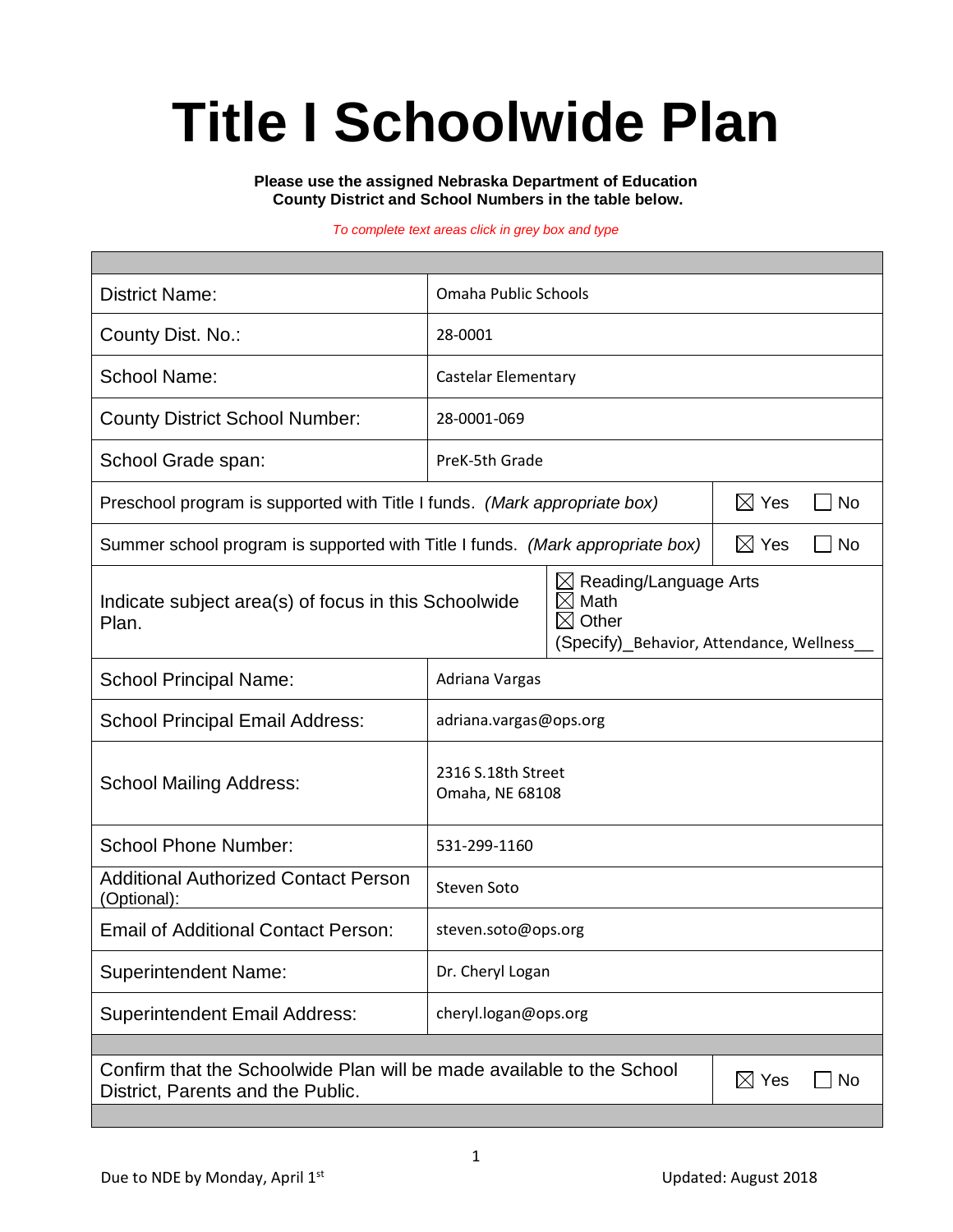| Names of Planning Team<br>(include staff, parents & at least one student if Secondary School) |                         |                        |                                                                                         | <b>Titles of those on Planning Team</b>                         |                                           |                |  |
|-----------------------------------------------------------------------------------------------|-------------------------|------------------------|-----------------------------------------------------------------------------------------|-----------------------------------------------------------------|-------------------------------------------|----------------|--|
| Cristina Gutierrez<br>Adriana Vargas<br>Suzanne Prenger-Hagen<br>Steven Soto<br>Ngocahn Ly    |                         |                        | Parent<br>Administrator<br>Administrator<br><b>Instructional Facilitator</b><br>Teacher |                                                                 |                                           |                |  |
| Karen Quintana<br>Micole Harms-Brazell<br>Janie Helt<br>Andrea Carlson<br>Arturo Vega         |                         |                        |                                                                                         | Teacher<br>Teacher<br>Teacher<br>Literacy Facilitator<br>Parent |                                           |                |  |
| Carla Andersen                                                                                |                         |                        |                                                                                         | Paraprofessional                                                |                                           |                |  |
| <b>School Information</b><br>(As of the last Friday in September)                             |                         |                        |                                                                                         |                                                                 |                                           |                |  |
| Enrollment: 653                                                                               |                         | Average Class Size: 21 |                                                                                         |                                                                 | Number of Certified Instruction Staff: 48 |                |  |
| Race and Ethnicity Percentages                                                                |                         |                        |                                                                                         |                                                                 |                                           |                |  |
| White: 5.4 %                                                                                  | Hispanic: 91.1 %        |                        |                                                                                         |                                                                 |                                           | Asian: 0.2 %   |  |
| Black/African American: 1.5 %                                                                 |                         |                        | American Indian/Alaskan Native: 0.2 %                                                   |                                                                 |                                           |                |  |
| Native Hawaiian or Other Pacific Islander: 0.2 %                                              |                         |                        |                                                                                         |                                                                 | Two or More Races: 1.5 %                  |                |  |
| <b>Other Demographics Percentages</b>                                                         |                         |                        |                                                                                         |                                                                 |                                           |                |  |
| Poverty: 89.9 %                                                                               | English Learner: 62.7 % |                        |                                                                                         |                                                                 |                                           | Mobility: 12 % |  |
|                                                                                               |                         |                        |                                                                                         |                                                                 |                                           |                |  |

| Assessments used in the Comprehensive Needs Assessment<br>(ie. NSCAS, MAP, ITBS, AIMS web, DIBELS, CAT etc.) |  |  |  |  |
|--------------------------------------------------------------------------------------------------------------|--|--|--|--|
| <b>MAP</b>                                                                                                   |  |  |  |  |
| <b>NSCAS</b>                                                                                                 |  |  |  |  |
| <b>NeSA</b>                                                                                                  |  |  |  |  |
| <b>School Climate Surveys</b>                                                                                |  |  |  |  |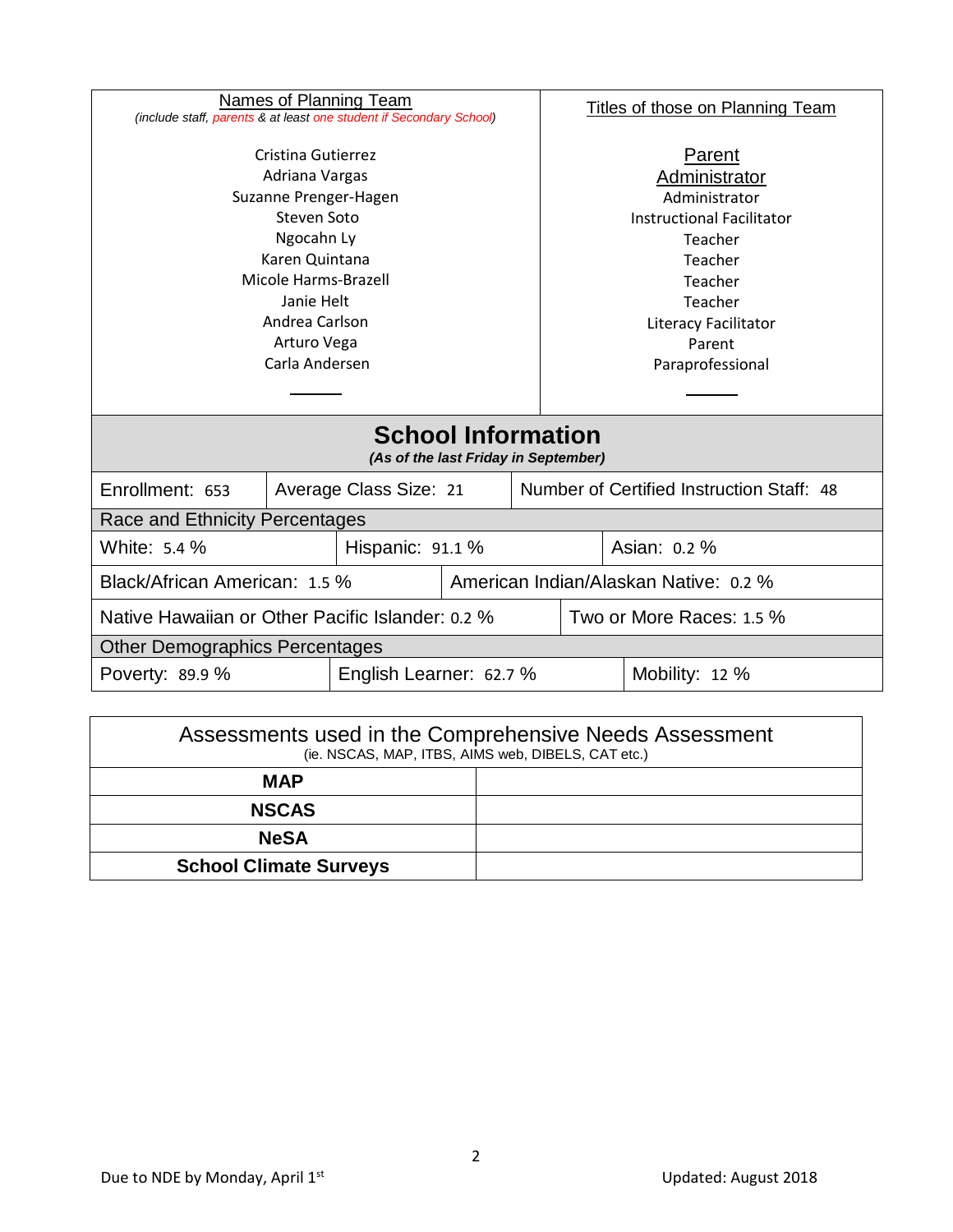## *Please write a narrative in each box below to correspond to the Rating Rubric.*

*Place documentation in corresponding folder on flash drive to support the narrative.*

### **1. Comprehensive Needs Assessment**

**1.1** *Please provide a narrative below describing how data was used from a comprehensive needs assessment of the entire school to identify the needs of all children, particularly those who are failing, or are at-risk of failing to meet State academic standards, and how this analysis was used to plan instruction. Provide supporting documentation in the corresponding folder.*

Student achievement data is examined from multiple sources of achievement data. These include fall, winter and spring NWEA-MAP Assessments, NSCAS ELA and Math Assessments. Student data is disaggregated by subgroups and used to make instructional decisions, including strategies for meeting the educational needs of all students.

Supporting documentation is located in the Castelar Data Book located in this folder (1.1)

- NSCAS Reading, Math, and Science Results (pgs. 7)
- Snapshot Report (pg. 3-4)
- NWEA-MAP Results (pgs. 17-72)

Our SIP ( School Improvement Plan) is derived from staff input based on school data. Goals are determined in the areas of literacy, math, science, wellness, attendance and behavior. Castelar's Schoolwide Plan incudes several components that address a variety of school improvement initiatives. (See Castelar SIP) The following information includes a break down of the goals.

1. The SIP Team meets on a monthly basis to monitor academic growth, create professional development and determine next steps.

2. The MTSS-B (Multi-Tiered of Support Systems in Behavior) also meets on a monthly baisis to establish clear building wide expectations to support and decrease behavior concerns in the building. Every month the team looks at the Behavior Dashboard to develop an action plan that is shared with staff. (See MTSS-B Big 5 Action Plan)

3. Castelar has an Attendance Team that meets every other week to dicuss chronic students and how to support these students. The team implemented Success Mentors as a way to support students with chronic absences and/or tardies. (See Success Mentor Jan 2019)

4. The Wellness Committee oversees our wellness plan and provided professional development to all stakeholders for a more nutritional lifestyle. (See Castelar SIP)

Student data is disaggregated by subgroups and used for making instructional decisions, which include strategies for meeting the educational needs of historically underserved populations. Based on the data analysis, measurable objectives were defined. The following are ways needs are addressed.

- 1. Action Plan (See Action Plan)
	- \* Broken down by individual teacher
	- \*Reading Action Plan with focus areas based on MAP results
	- \*Math Action Plan with focus area based on MAP results
- 2. Grade Support Team identification of student needs (See 4th GST Notes)
	- \*Instructional Strategies reviewed and discussed
	- \*Student Data reviewed and discussed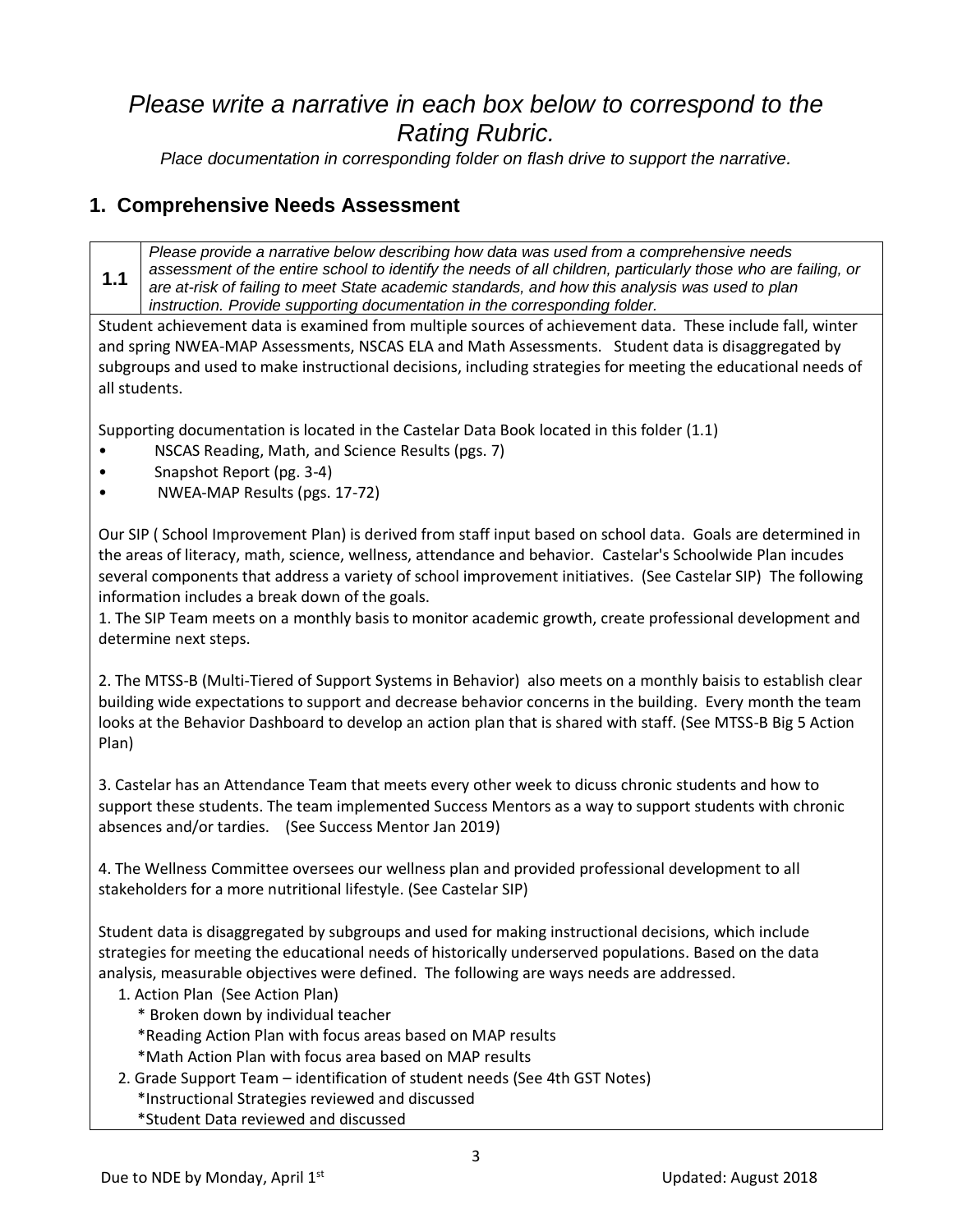\*Support adjusted for individual or group needs

- \*Review of curriculum guides and distict pacing
- 3. Grade Level Team (See 3rd Grade Level Notes)
	- \*Instructional Strategies collaboration and student artifacts
	- \*Students data reviewed and discussed
- 4. Staff Reflection from 2017-18 (Vertical Discussions) (See Vertical Discussion Charts) \*Based on grade level strengths and needs
	-
	- \*Used to assess needs and plan for students

**1.2** *Please provide a narrative below describing how information from parents and community was gathered to identify the needs of the school. Provide supporting documentation in the corresponding folder.*

Every year during Spring Conferences parents are asked to complete a survey to gather their input on how well the school is doing in the following areas: School Climate, School Safety, Equity/Respect for Diversity, Discipline, and Parent Involvement. All efforts are made to ensure a significant number of parent/community surveys are returned for data review. One hundred fourteen surveys were completed by parents for the 2017- 18 school year. (Please note 2018-19 surveys will be completed after the submission of this plan). This survey also gathers input from teachers and students.

Data from the Climate Survey and survey questions asked can be located in the attached Data book. Results of this survey are also utilized to determine goals for the following school year. (See pages 11-12 in the attached Castelar Data Book)

Families are also encouraged to provide input after each monthly Castelar Chat. The attached PowerPoint presentation includes information shared with families and the important role Title 1 funds have for Castelar. (See Title 1 Presentation 2018, Castelar Chat 11-14-18 and Castelar Parent Meeting 3-5-19)

Family Night are another great way to gather parent input. Surveys are given to parents to complete at the end of the Family Night to gather their input and future suggestion so support their learning needs at home. (See Family Night January and October Flyers and Family Night Survey)

**1.3** *Please provide a narrative below describing the on-going improvement efforts, which should support the Continuous School Improvement Plan. Provide supporting documentation in the corresponding folder.*

Our SIP ( School Improvement Plan) is derived from school data and ongoing input. Goals are determined across content areas as well as wellness, attendance and behavior. Castelar's Schoolwide Plan incudes several components that address a variety of school improvement initiatives. The following information includes a break down of the goals and the ongoing efforts for continuous improvement. (See Castelar SIP Plan)

1. The first area in our SIP Plan is our Instructional Target: Building a classroom community of active learning across content areas.

This SIP Team meets on a monthly basis to monitor academic growth, create professional development and determine next steps based on the instructional goal. The team provided quarterly surveys to gather input from staff. This information is used to determine areas of growth, needs and future professional development. (See September and January SIP Survey Results)

The SIP Team then uses the data to determine future professional development oppportunities. They are strong advocates for individual professional growth and provide differentiated sessions to allow teachers a menu to pick from. (See SIP NovDecPD Sign up)

The leadership team, consisting of the principal, asisistant principal, instructional facilitator, and literacy facilitor, also monitors implementation of the SIP goal by conducting Learning Walks. The team visits classrooms on a regular basis to monitor success and needs. (See Learning Walk Data Collection)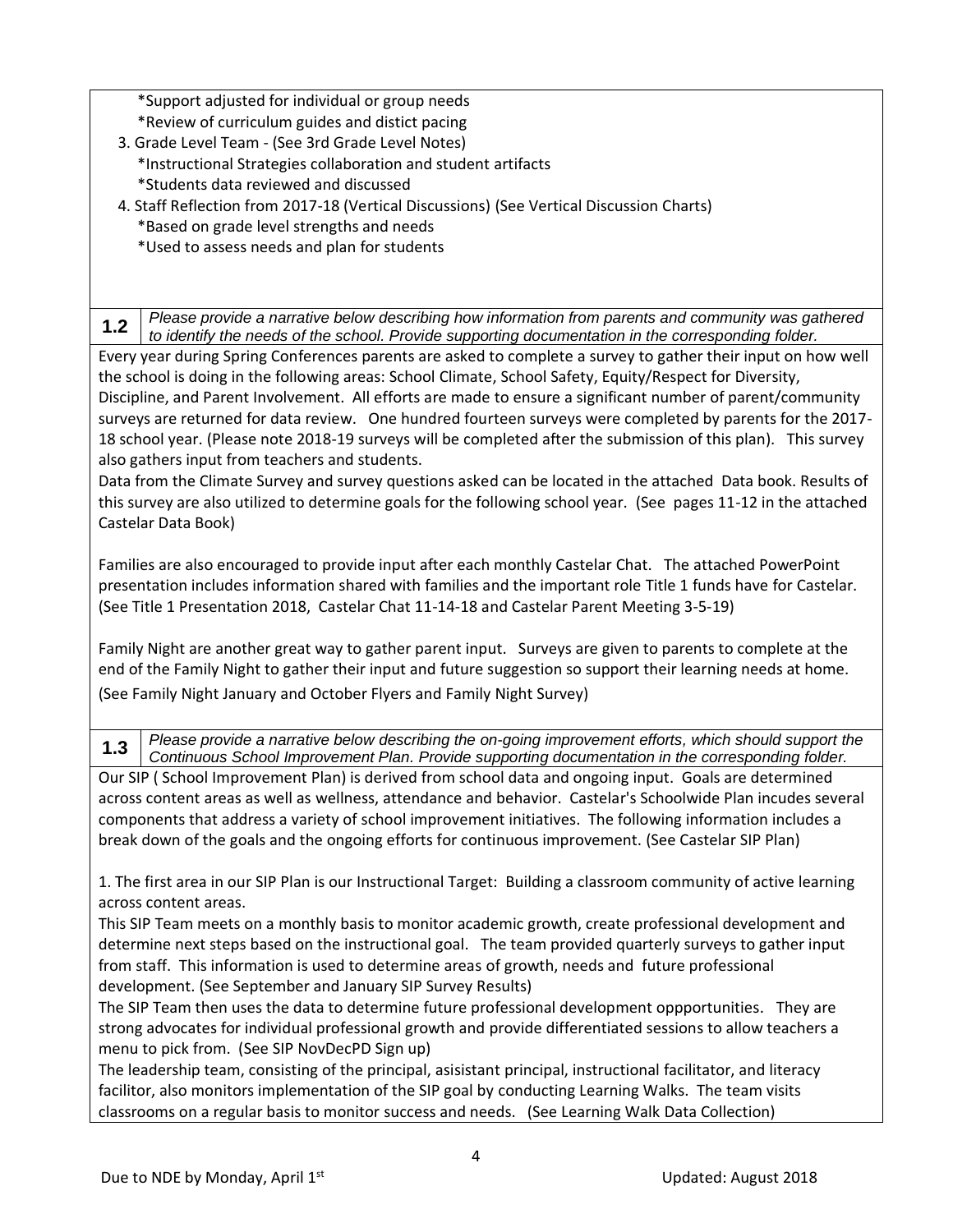2. The second focus area in our School Improvement plan is the MTSS-B Goal: Implement MTSS-B Tier 1 practices and systems with fidelity based on Tiered Fidelity Inventory (TFI) and Self-Assessment Survey (SAS) data

The MTSS-B (Multi-Tiered of Support Systems in Behavior) Team also meets on a monthly baisis to establish clear building wide expectations to support and decrease behavior concerns in the building. Every month the team looks at the Behavior Dashboard to develop an action plan that is shared with staff. Ongoing feedback is also used to determine growth and changes. All staff is also given a yearly survey to once again monitor growth and needs. (See MTSS-B Big 5 Action Plan)

3. The third area of focus is a district wide initiative to improve attendance at every building. Our school will reduce the percentage of students missing 5% (about 9 days) or more of their school year by 2%. Castelar has an Attendance Team that meets every week to discuss chronic students and how to support these students. The team looks at the data on the Attendance Dashboard. (See Attendance Comparison) Attendance letters are generated followed by phone calls to provide support and/or resources to the families. The team also implemented Success Mentors within the building as a way to support students with chronic absences and/or tardies. Students with ongoing concerns are matched up with a mentor who meets with their mentee on a daily basis to establish and monitor individual goals. They also build positive relationships with the hope to improve attendance. (See Success Mentor Jan 2019)

4. The final goal is to create an environment of increased brain activity and to establish nutritional guidelines for staff and community. The Wellness Committee oversees our wellness plan and provided professional development to all stakeholders to promotoe active learning and a nutritional lifestyle. You can find a monthly tip for all stakeholders in the Castelar Monthly Newsletter (See 1819 FebNewsletterDual)

## **2. Schoolwide reform strategies**

**2.1** *Please provide a narrative below describing the additional assistance provided for students at risk of not meeting the challenging state academic standards. Provide supporting documentation in the corresponding folder.*

Scientifically based research and multiple strategies are used to provide additional assistance to identified needs of targeted populations and individual student failing or at risk of failing to make progress on standards. The district provided all certified staff a copy of the Best Instructional Practice Handbook. This Handbook is a great resource tool that includes the latest research best instructional practices that can be used with all students. (See 2018-19 BIPH Handbook)

Castelar also supports the district action plan that focuses on three key areas to increase student achievement. The Academic Action Plan was developed to create consistency among the district to allow all student high quality instruction regardless of the OPS school they attend. (See Academic Action Plan Brochure) 1. Instructional Framework

- \*Gradual Release of Instruction
- \*Consistent Procedures and Routines aligned with MTSS-B (Multi-Tiered System of Support for Behavior) building goals
- \*Literacy strategies across content areas and numeracy strategies
- \*Use of a guaranteed and viable curriculum
- \*Use of district pacing guides to ensure curriculum is being taught
- 2. Coaching ongoing coaching provided by the leadership with descriptive feedback to help move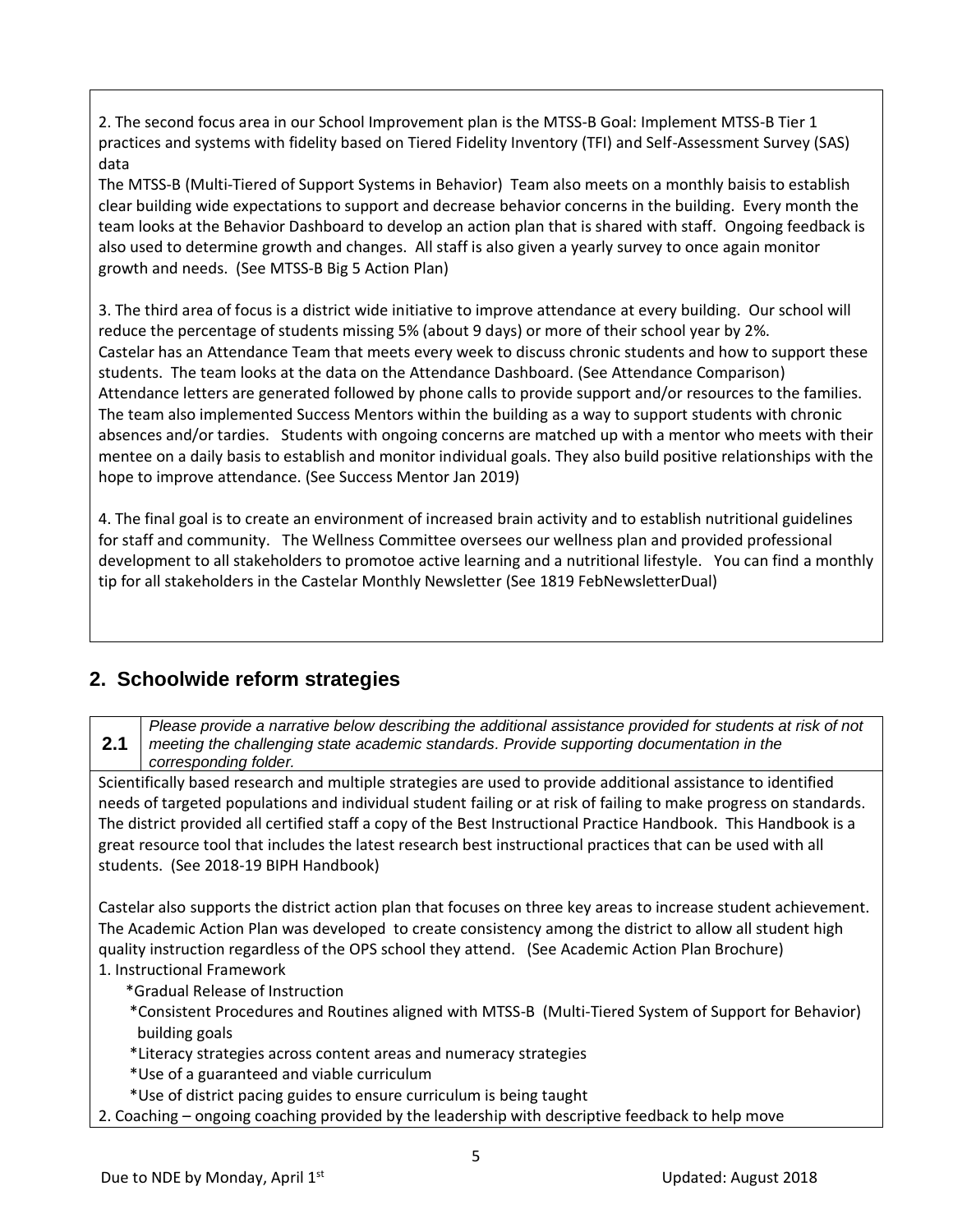instructional practices in the classroom 3. Data use to help drive instruction

Before or after school tutoring for grades Kindergarten-5th grade is provided throughout the year for identified students. The tutoring program is designed to enable teachers to have additional time to work with small groups of students in the areas of Reading and Math. Staff will teach data driven lessons utilizing researchbased strategies. (See Tutoring Focus 2018-19 and 2019 Tutoring Lessons)

Teachers are also expected to provide differentiated instruction which includes small group and individual instruction. Guided reading groups take place in all classrooms in which students are provided high quality instruction based on their needs. Lesson plans document differentiated instruction. (See Differentiated Guided Reading Plans)

Instructional Facilitator (I.F) creates spreadsheets for data tracking, which includes MAP results, extra services provided to students, ESL inclusion, Special Education and tutoring programs. (I.F) leads monthly grade level meetings to address data and encourage collaboration for forward steps. Results of these conversations allow teachers to then use the data to drive instruction and monitor student progress. (See 1718 Assessments Data Tracking)

Students are monitored and identified if they are having academic, language, or behavioral needs. Students not making progress are referred to the Student Assistance Team (SAT). The team works with the classroom teacher to create a plan to support student needs. The team meets every twenty days to monitor, revise or refer students for academic testing. (See 1819 SAT Presentation and Student Assistance Team 2018)

Summer School Extended Learning is offered at Castelar for students in grades kindergarten through 4th grade. Priority is given to students that need remedial support. This is includes students in special education or students performing below grade level. This program allows students to continue to work toward proficiency in the areas of Math and Reading. Summer School is fully staffed by current Castelar teachers and administrators.(See Summer School Selection)

## **3. Qualifications of instructional paraprofessionals**

**3.1** *Please provide a narrative below describing the procedure(s) used to make sure that all instructional paraprofessionals in the school meet the ESEA requirements. Provide supporting documentation in the corresponding folder.*

All paraprofessionals meet the requirements under Rule 10 and Every Student Succeeds Act (ESSA). (See HR Letter)

All paraprofessional must complete a paraprofessional entry test or meet the criteria by providing evidence of additional college credits. Casterlar currently has 25 instructional paraprofessionals; 12 of which are bilingual, 3 have completed an Associate's Degree, 4 completed between 48-72 college credits and 3 that have a Bachelor's degree. (See Castelar Staffing)

It is important the paraprofessional continue to delveop their skills by providing them with ongoing professional development throughout the year. (See Castelar PD Calendar)

Monthly Castelar meetings are held in which paraprofessionals have input and discussions on how they would support and put the goals of the school wide plan into action. (See Para Meeting 8-31 and 9-17 Classified)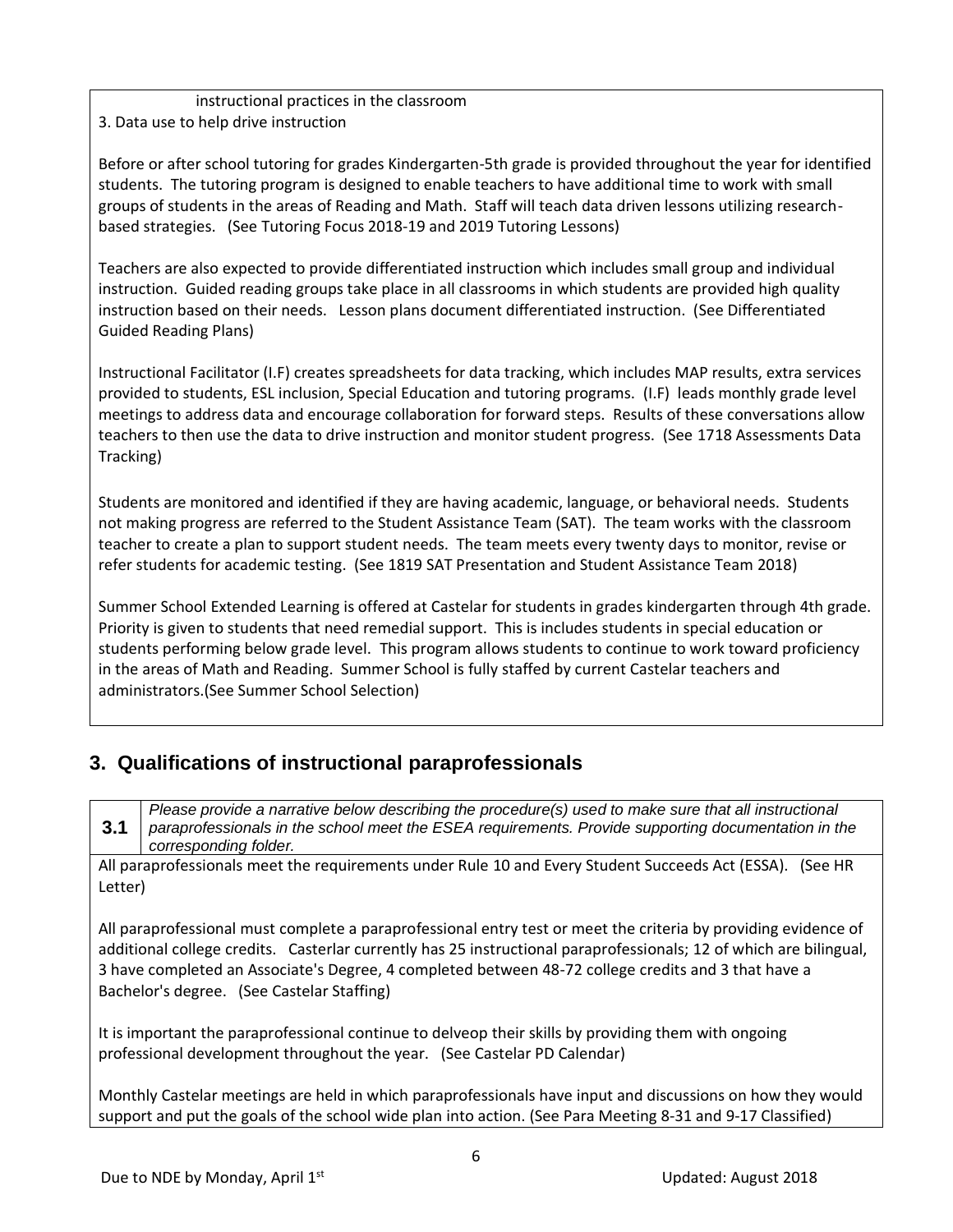Paraprofessionals also attend district professional development. (See Para ESL Training)

Castelar has both full and part time paraprofessionals who support the classroom teachers with instructional duties. All of the paraprofessionals work individually with students or with small groups in the areas of reading and math. They also monitor and maintain the Take Home Book Program in their classrooms. (See Para Schedule)

## **4. High quality and ongoing professional development**

**4.1** *Please provide a narrative below describing the professional development and other activities provided to improve teacher effectiveness and use of academic data to guide instruction. Provide supporting documentation in the corresponding folder.*

Ongoing professional development focuses on proven effective strategies that focus on student achievement.

#### Certified Staff Professional Development

Teachers at Castelar attend Professional Development regularly. Teacher meet twice a month as a grade level team; once as a grade level and the other as a Grade Level Support Team. Teachers collaborate to discuss, plan and implement instruction that is rigorous. Data driven decisions are made as teachers create action plans to support classroom needs. (See GST Agenda October and GST PPT MAP Goal Setting)

At Castelar's monthly grade level meetings (GST) teachers are also asked to bring their Curriculum Guides and share where they are in the pacing. Please note only one Curriculum Guide was provided in this section. (See Math and Reading Curriculum Guide 2nd Grade)

An Instructional Leadership Team (ILT) was created that consists of grade level leaders. The ILT collected input from all teachers to determine building professional development needs aligned to the School Improvement Plan. The School Improvement Team and MTTS-B Team also provide monthly professional development often with choice sessions for certified staff to pick from. The following are a few topics that were provided to certified staff for the 2018-19 school year. See Castelar's SIP PD Calendar for more details. PD topics include:

 Integrating Movement into Content Areas Incorporating Visuals Building Relationships through Academic Converstations Math Discussions Math Productive Struggle and Discourse Growth Mindset MTSS-B Expectations and Addressing Inappropriate Behaviors Using Learning Targets to drive our SIP plan Castelar SAT process School Behavior Plan and Student Code of Conduct Technology In-services ESL Fall/Spring Conference

#### Leadership Team PD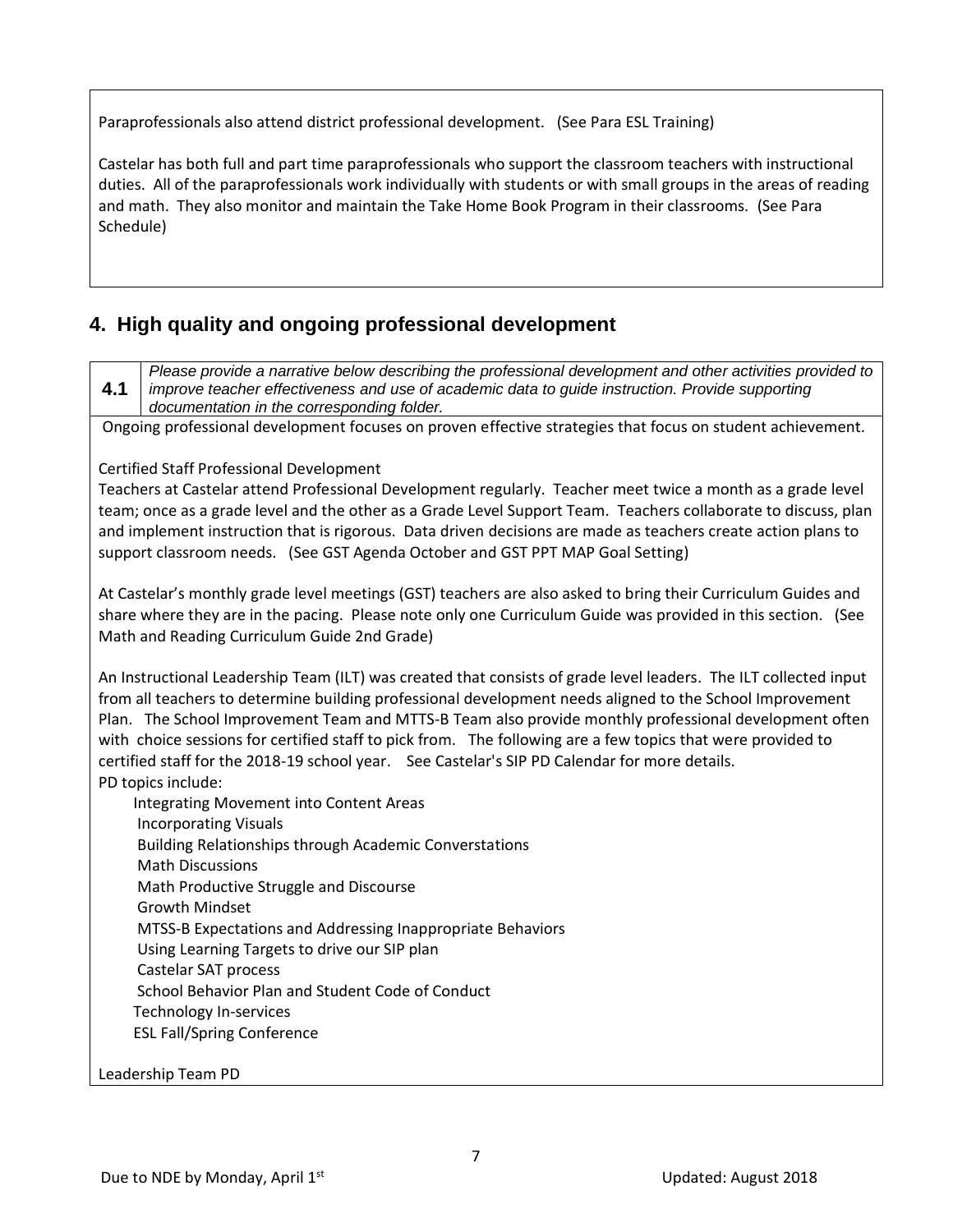The leadership team consists of principal, assistant principal, instructional facilitator, and Dual Language/ESL Lead Teacher. The team attend many professional development opportunities that align with the school improvement goals.

PD topics include:

- District Coaching Sessions
- Principal's Summer Institute
- SIP Training
- Instructional Facilitator's Meeting (See 1819 EILN Meeting Schedule) Literacy Facilitator Meeting (See 2018-19LIt facilitator meetings)
- Academic Data Representative Meetings (See ADR Mtgs 2018-19)
- Principal's Meetings Assistant Principal's Meetings and SSL Designee Meetings (See SSL AP Training Dates 1819)
- ESL Fall Conference (See ESL Fall Conf PD 2018)

## **5. Strategies to increase parental and family engagement**

**5.1** *Please provide a narrative below describing how the School-Parent Compact was jointly developed and how it is distributed. Provide supporting documentation in the corresponding folder.*

Parents and community members at Castelar have on-going opportunities to contribute to the development and implementation and evaluation of the school-parent compact. All family meetings and events are facilitated in English and Spanish to provide all the information in the languages spoken at Castelar. (See Castelar Compact)

An annual meeting is held to review the School-Parent Compact and to allow for parent input. (See Castelar Parent Meeting 3-5-19)

The compact is also included in the Castelar Handbook in both languages on page 13.. The student handbook is distributed to all families at the beginning of the year.

Communication to families and community is a key element in achieving parental involvement at Castelar. Communication is done in many different forms that include:

- Monthly Castelar Chat meetings (See Castelar Parent Meeting 3-5-19)
- Monthly school newsletters (September 2018 Newsletter)
- Marquee reminders

Open House (See 4th Grade Open House 2018)

Castelar Family Nights (See Family Night Oct2018 &Jan2019 flyer)

- Social Media (Twitter & Facebook)
- Phone dialer system
- School website
- Annual parent meeting to review the School-Parent Compact (See Castelar Parent Meeting 3-5-19)

**5.2** *Please provide a narrative below describing how parents were involved in developing the Title I Parent and Family Engagement Policy or Procedure. Provide supporting documentation in the corresponding folder.*

Parents and community members at Castelar have on-going opportunities to contribute to the development and implementation and evaluation of the building Family Engagement policy. All family meetings and events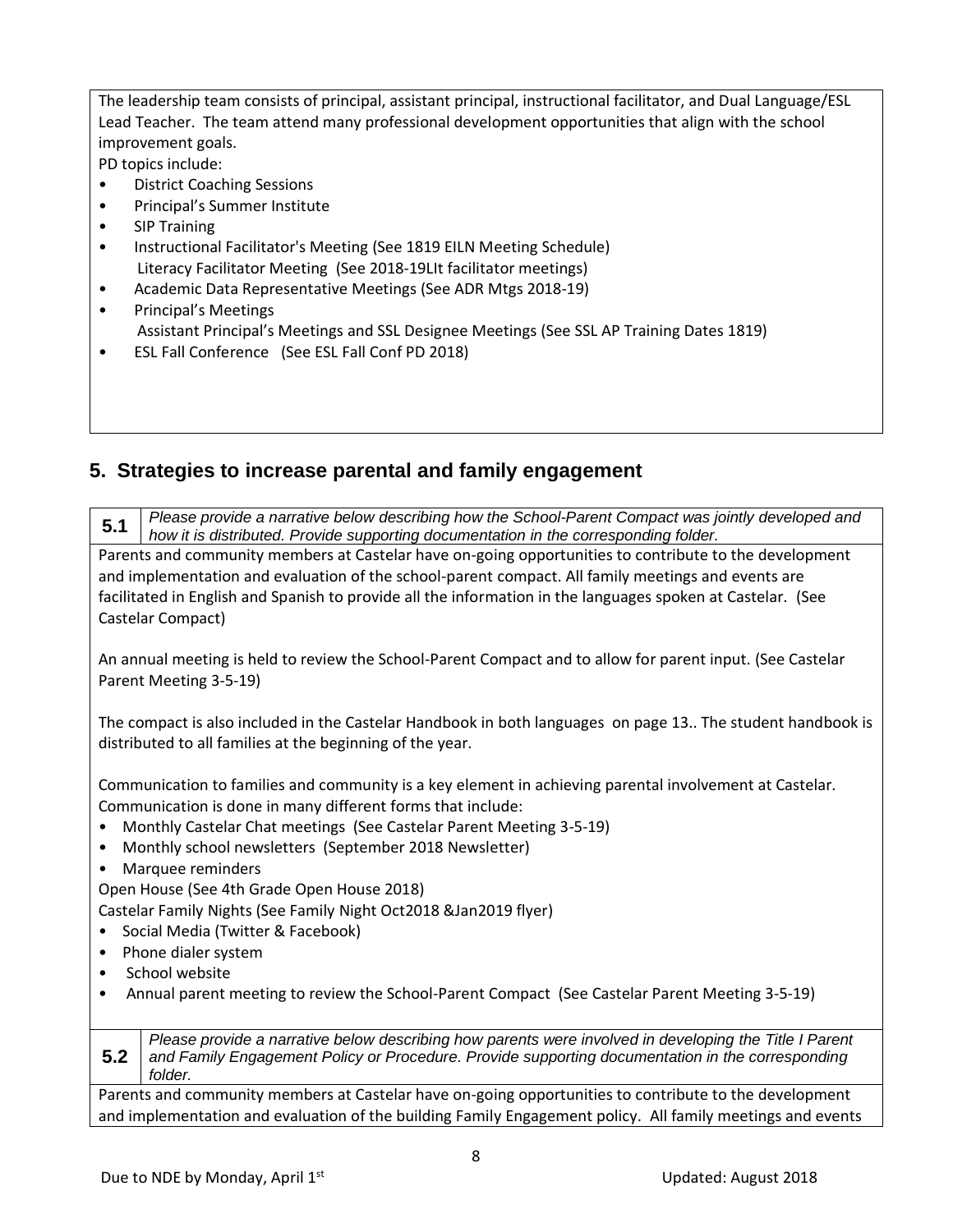are facilitated in English and Spanish to provide all the information in the languages spoken at Castelar.(See Title 1 Family Engagement Policy)

An annual meeting is held to review Family Engagement Policy and to allow for parent input. (See Castelar Parent meeting 3-5-19) Parents were very pleased with the policy and requested to keep it as is. Please note parent input was gathered to create a final version that will be printed in the 2019-20 school handbook.

The Family Engagement Policy is also included in the Castelar Handbook in both languages on pages 12-15.. The student handbook is distributed to all families at the beginning of the year.

Communication to families and community is a key element in achieving parental involvement at Castelar. Communication is done in many different forms that include:

- Monthly Castelar Chat meetings (See Castelar Chat 11-14-18)
- Monthly school newsletters (See September 2018 Newsletter)
- Open House 4th Grade Open House PPT
- Castelar Family Nights (See Family Night Oct2018 &Jan2019 flyer)
- Marquee reminders
- Social Media (Twitter & Facebook)
- Phone dialer system
- Annual parent meeting to review Family Engagement Policy (See Castelar Parent Meeting 3-5-19)

**5.3** *Please provide a narrative below describing how and when the annual Title I parent meeting is/was held informing parents of the school's participation in Title I. Provide supporting documentation in the corresponding folder.*

A Parent Meeting/Castelar Chat was held on November 14, 2018 to inform parents about the important role Title 1 has for Castelar. All family meetings and events are facilitated in English and Spanish to provide all the information in the languages spoken at Castelar. At this meeting the follow topics about Title 1 where shared with parents. Parents are always encouraged to provide input. (See Title1Parent Presentaton)

- 1. What is Title 1
- 2. What is the purpose of TItle 1?
- 3. How Castelar uses Title 1 Funds?
- 4. Changes made due to Parent Input?
- 5. What are Castelar's SIP goals?
- 6. Encourage parents to attend Family Nights
- 7. How can you help?

The building level parent policy, which meets Title 1 requirements are reviewed and updated annually at the annual parent meeting. The purpose of this meeting in the spring is to review the current school compact and parent involvement policy. Parent input is collected to make the necessary additions and adjustments for the following school year. Parent input is also gathered on ways to improve Castelar. (See Castelar Parent Meeting 3-5-19)

Additionally, students and parents are encouraged to remain in good communication with their teachers to ensure they understand their performance at all times. Teachers review the Title 1 School Compact and Parent Policy that is located in Castelar's Handbook. Handbooks are provided to every student in the building at the beginning of the year with their School Information Packet. Parents sign off that they received and acknowledge the information included in the school handbook. Teachers review the School Compact and parent involvement during Open House and Fall Student Led Conferences. Parents are made aware of the important role all stakeholders (student, school and parent) have to support student success. (SeeOpen HouseFlyer, 4th Grade Presentation, Castelar Compact and Castelar Parent Involvement Policy)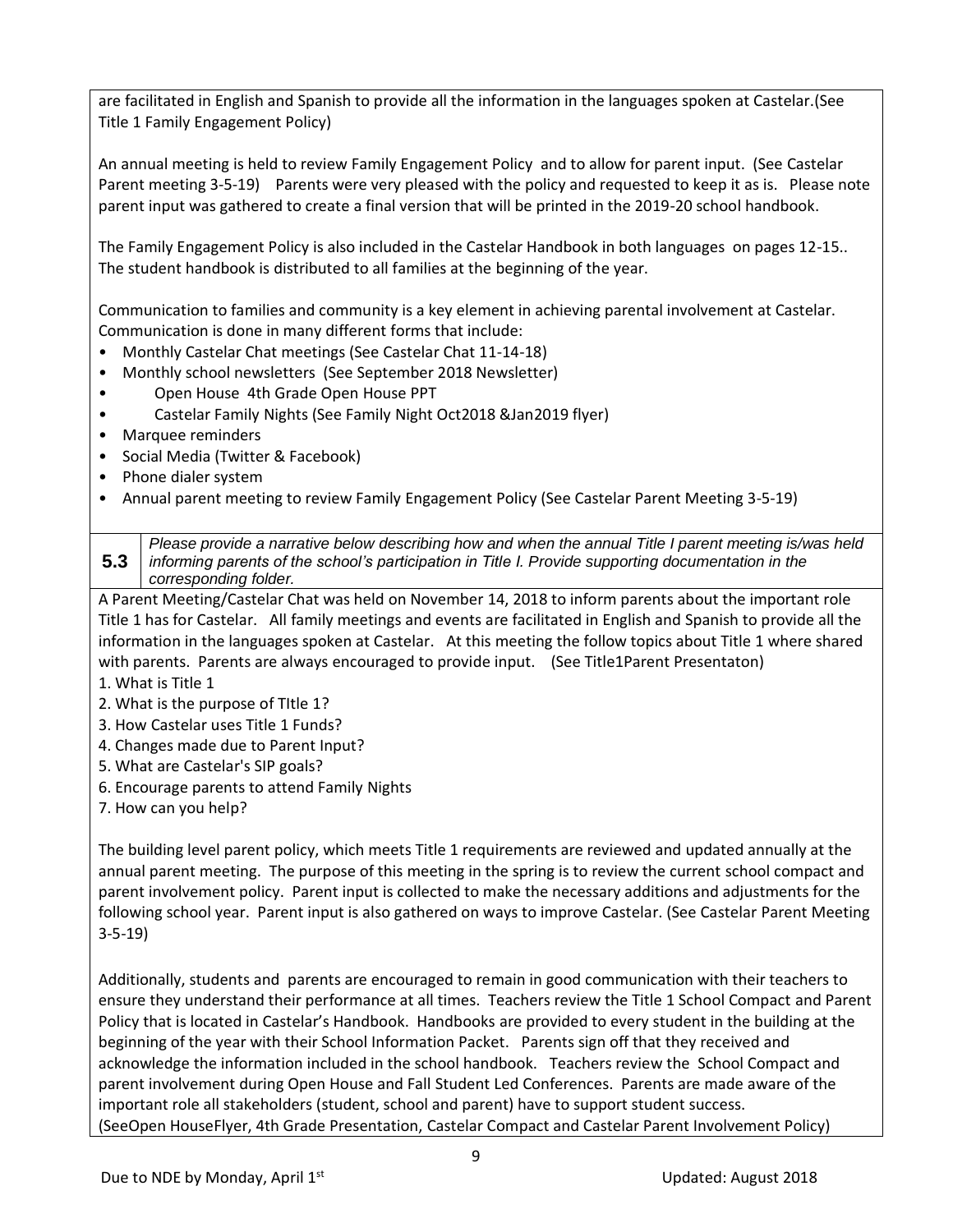Monthly Castelar Chats are provided based on parent feedback. Sessions include school improvement updates, community resources and ideas on how parents can support their child at home. Parents are also encouraged to provide feedback after each Castelar Chat. (See Castelar Chat 2-28-18)

Castelar sponsors quarterly Family Nights as a way to share ideas and activities parent can do at home to support their child's learning. Sessions are aligned with Castelar's School Improvement Plan providing ideas to support literacy, math, science, wellness, community resources and earth friendly ideas. MTSS-B (Multi-Tiered Systems of Support for Behavior) also provide a session to share ideas on how parents can encourage social and behavior skills at home. (See Family NIght October and January Flyer)

## **6. Transition Plan**

**6.1** *Please provide a narrative below describing the school's transition plan for incoming students to support, coordinate and integrate services from their previous program or school (i.e. Headstart and/or other Early Childhood Program to Elementary, Elementary to Intermediate, Intermediate to Middle School, Middle School to High School). Provide supporting documentation in the corresponding folder.*

The kindergarten transition plan includes multiple and varied activities for students, parents, and school personnel and is evaluated regularly by affected parents and school staff.

Our kindergarten transition plan involves a one – day session in January for parents to register their in-coming kindergartner. Parents have the opportunity to visit the school and complete the necessary paperwork for their incoming kindergartener. (See Kindergarten Registration Flyer)

Parents are invited back in April where they learn about several topics, health requirements, counseling program, Dual Language program, and Family Room Opportunities. While parents are in session, the kindergarten candidates join a kindergarten classroom and learn first hand what it is like to be in kindergarten. Parents are reminded to contact the school with any questions. (See Kinder round up presentation)

Orientating new students to Castelar involve the following activities:

•All new students and families meet with office to complete the necessary paperwork. Students start the next day, allowing the teacher to have all the materials, nametags, locker, and seating arrangement complete. •Once the family completes their paperwork, an office staff member shows the student their new classroom

and introduces them to their teacher once family completes paperwork.

•Incoming Castelar students receive a copy of the Student Handbook and most recent Castelar Newsletter, which gives them important information about the school such as expectations and school programs. (See 1819Oct Newsletter)

•Families can access school information through the Castelar website, www.castelar.ops.org

Meet the Teacher Night is held the Monday prior to the opening day of school. This allows parent, students, and staff to meet each other. It helps the students become familiar with the location of their new room, locker, and desk. It is a good introduction to the teacher. (See Castelar Fall Opening Letter)

Open House Night is held in September. Parent and students attend Open House together. Classroom teacher provide several sessions to share important information such as curriculum, classroom expectations, homework policy and parent involvement. Dual Language Lead Teacher meets with Dual Language parents to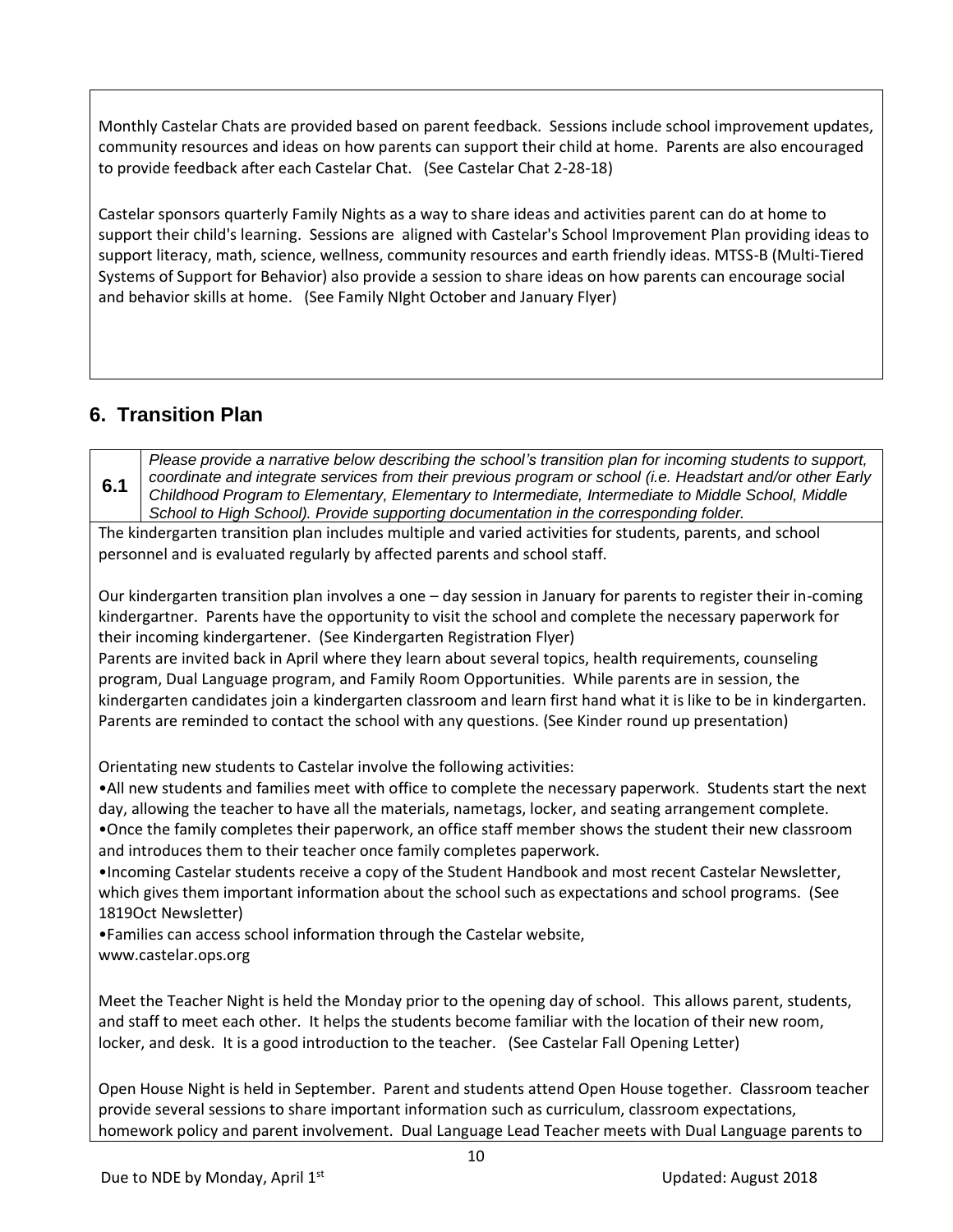share program overview and expectations. (See Open House Flyer and 4th Grade Open House 2018 PowerPoint)

Pre-kindergarten Round Up is in March. Parents and students attend round up. The Pre-kindergarten teacher meets all incoming students. Students are screened on this day for PreK. (See PreK Round up)

**6.2** *Please provide a narrative below describing the school's transition plan for outgoing students as they move onto their next school / program / career. (i.e. Elementary to Intermediate, Intermediate to Middle School, Middle School to High School, High School to Post Secondary Schooling or Career). Provide supporting documentation in the corresponding folder.*

Norris Middle School is Castelar's feeder school. Many opportunities are provided for 5th grade students to become familiar with the new school.

5th grade students are scheduled to visit Norris Middle School on May 3, at 1:30. During this visit they get to meet the principal, counselors and other important staff. Students also participate in a classroom visit. (See Norris Visit Confirmation)

Prior to the visit, time is given during guidance class for the students to write down questions about Norris, classes, passing periods, lunch procedures, school opportunities and other topics. The 5th grade counselor shares important information and what to expect in middle school. (See On Your Way to Middle School PPT )

Castelar fifth grade counselor discusses middle school transition during guidance classes in April and May. District has lesson plans prepared for this topic. (See Guidance Counselors Scope and Sequence) Extra sessions are planned in regards to practicing opening combination locks.

Castelar has been assigned two dates in April for the parents to accompany their child to Norris to register (April 4th from 4:00 - 8:00 and April 8th from 4:00 - 8:00) Students and their parents will also be able to tour Norris at this time. Flyers with information about this event will be distributed the week of March 18th. (See Middle School Registration Schedule)

Information has been sent to principals, counselors, and secretaries in regards to academic information forms and registration lists that will be inputted on a custom tab on Infinite Campus. The teachers will input the student information that will be used to assist in the placement of students in classes. (See Registration to Middle School)

Students are able to attend "Transition for Success" Summer School which is an opportunity for students to get familiar with middle school expectations while providing orientation and remedial needs (See NMS Summer School)

Families may also attend Middle School Open House in January. This is an opportunity for families to visit various middle schools in their zone and find the best fit for their child. (See Middles School Open Houses)

Dual Language/ESL Lead teachers assist dual language students and parents with dual language school selection process. She makes phone contacts with parents not completing the process. She also answers and parent questions about transition to middle school.

## **7. Strategies to address areas of need**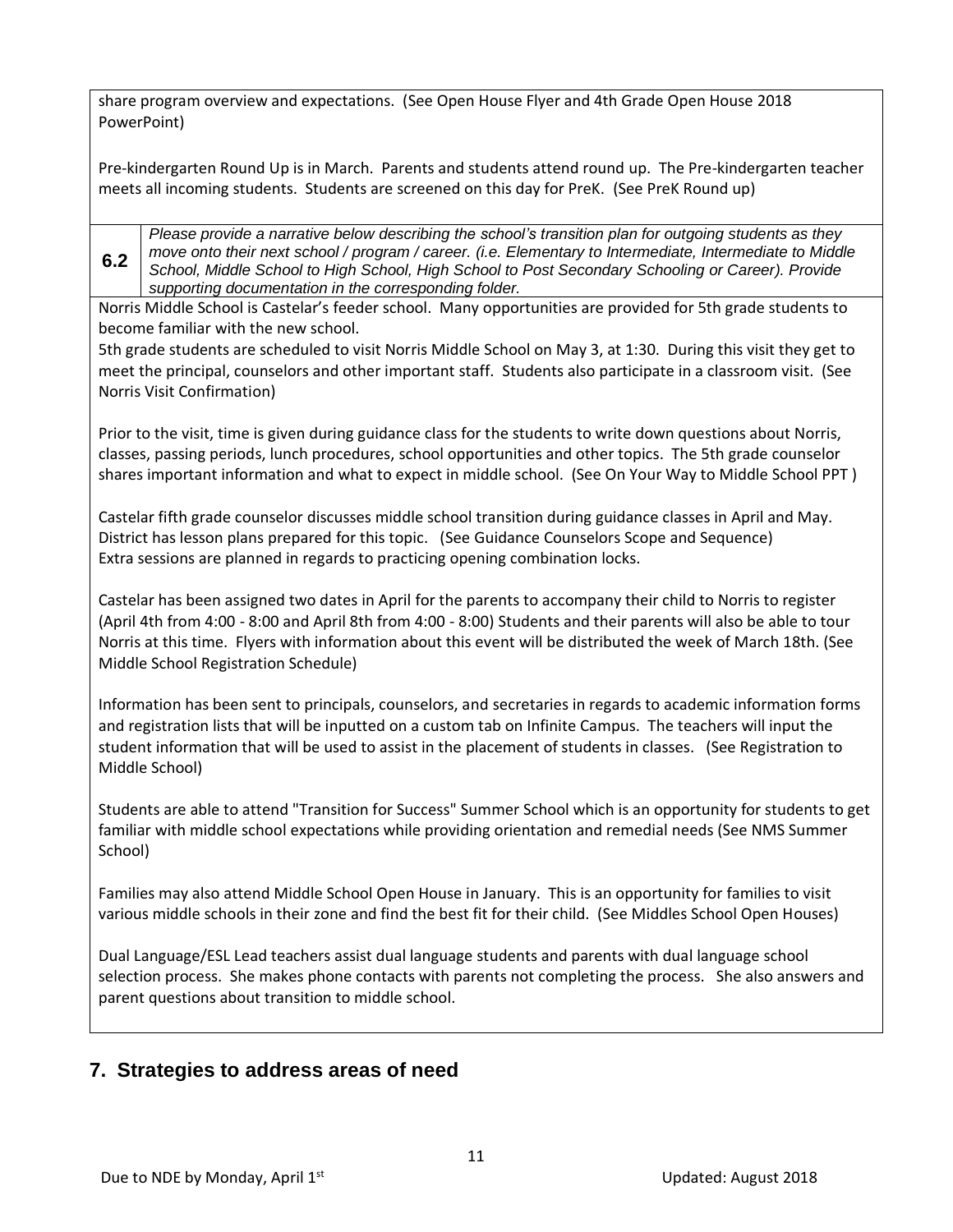**7.1** *Please provide a narrative below describing how the Schoolwide Plan increases the amount and quality of learning time within or beyond the instructional day. Provide supporting documentation in the corresponding folder.*

The school wide plan provides multiple opportunities to extend or increase learning time within and beyond the instructional day that are supported through staff collaboration and planning. (See Castelar SIP Plan)

Summer School Extended Learning is offered at Castelar for students in grades kindergarten through 4th grade. This program allows students to continue to work toward proficiency in the areas of Math and Reading. Summer School is fully staffed by current Castelar teachers and administrators. (See Summer School Selection)

All specials teachers (Art, Music, Library Media, Technology) work with the classroom teachers to support academic vocabulary in their content areas.

Castelar Tutoring Program for targeted students meets every Tuesday and Thursday from 7:30-8:30 or 4:25 to 5:25 p.m. Areas of instruction include reading and math. Each session services four -eight students in grades kindergarten through fifth grades. (See Tutoring Focus 2018-19 and 2019 Tutoring Lessons)

The Zoo After school Program (ZAP) that focuses on academic and enrichment activities. The program provides homework support, tutoring, and enrichment opportunities. ZAP transports students to and from the zoo every Wednesday and Friday to extend the learning with hands-on experiences. They also provide field trip opportunities on non-school days that provide students with real-world experiences. (See ZAP Schedule)

ZAP also supported Castelar's summer school program that was held June 2018. 180 students attended and received literacy, math and enrichment support. (See Summer School Selection)

ZAP also offered additional summer school sessions at the zoo in July for interested students. (See ZAP Summer Application -July)

Kids Club Morning program offers homework support, tutoring and access to the computers every Friday morning.

Based on MAP results and Reading Benchmarks , select students work individual or in a small groups with the a reading teacher or ESL teachers in all grades. This extra support is provided during the instructional day. (See Salerno LLI Schedule)

## **8. Coordination & integration of Federal, State and local services & programs**

**8.1** *Please provide a narrative below describing how available Federal, State and local funds are coordinated and integrated to meet student needs and support student achievement. Supporting documentation may also be placed in the corresponding folder.*

The plan describes how coordination and integration of resources from multiple programs and sources are used for improving student achievement in all academic areas for all students. The majority of funding suppport comes from Title 1 and General state funds. (See Castelar Title 1 Budget and Castelar 18-19 Proposed Budget)

Student support

•Title I funds provide materials that support academic needs to increase student achievement. (See Castelar Title 1 Budget)